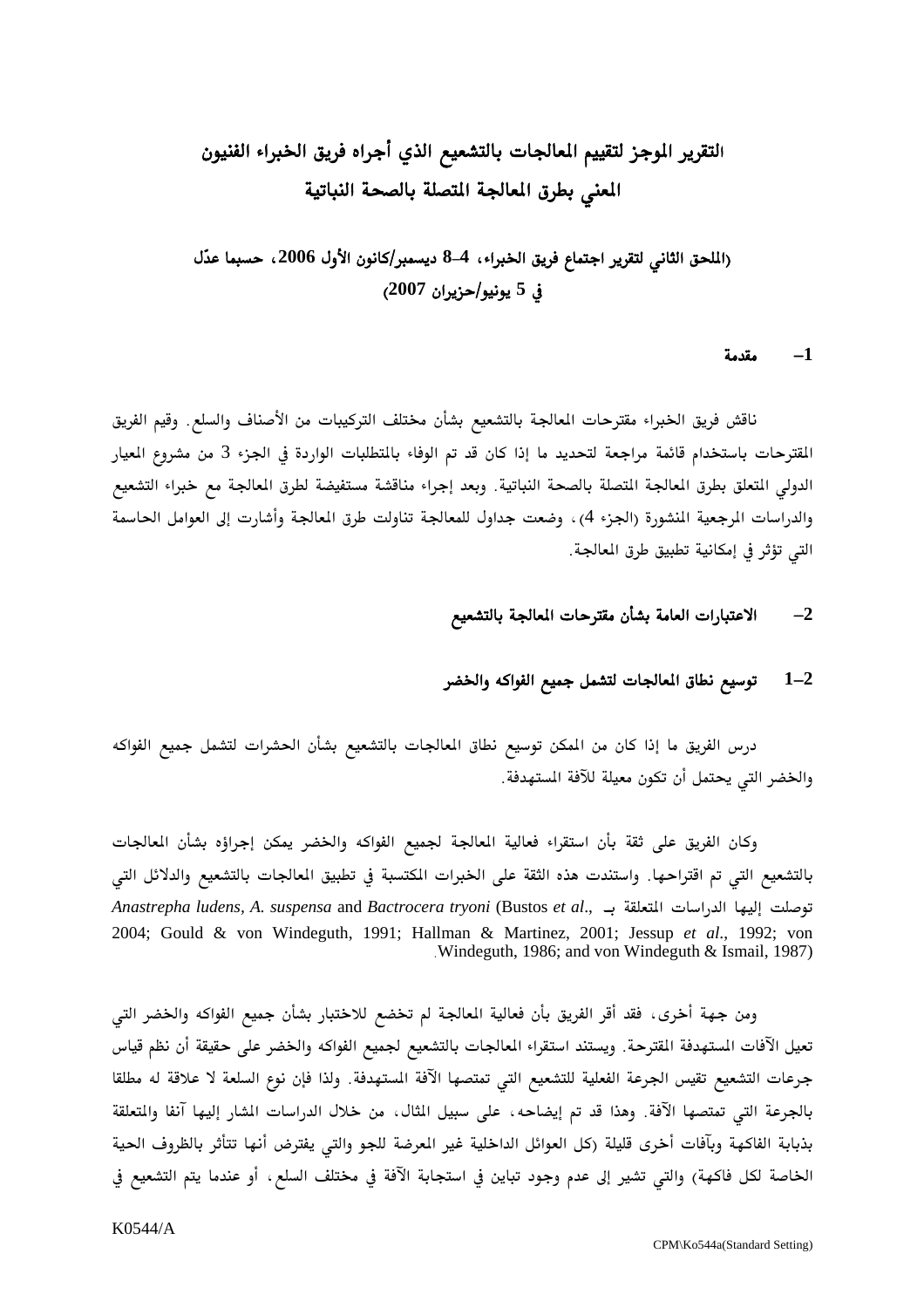أغذية طبيعية أو اصطناعية. وعندما تصبح الدلائل متوافرة لإيضاح أن استقراء المعالجات لتغطية جميع عوائل هذه الآفات المستهدفة غير صحيح، فعندها ينبغي إعادة النظر في هذه المالجات.

#### توسيع المعالجات لتشمل جميع الأفراد ضمن صنف معين  $2 - 2$

ودرس الفريق ما إذا كان ممكنا توسيع نطاق معالجات التشعيع المقترحة لتشمل جميع السلالات والأنواع الحيوية للآفات المستهدفة المعنية.

وكان الفريق على ثقة بأن استقراء فعالية جميع السلالات والأنواع الحيوية للآفات المستهدفة يمكن إجراؤه بشأن المعالجات بالتشعيع التي تمت إحالتها. وقد استندت هذه الثقة على عدم توافر دلائل منشورة بشأن وجود تباينات مهمة بين الأصناف الفرعية والأنواع الحيوية في مقاومتها للتشعيع، بما في ذلك دراسة تقارن سلالات آفة مستهدفة واحدة أجراها Hallman (2003). كذلك أقر الفريق بأن الجرعات الدنيا الموصى بها هى أعلى مما كان مطلوبا ، ويجب أن تؤخذ في الحسبان أية فروقات ثانوية في المقاومات التي توجد بين الأصناف.

ومن جهة أخرى، أيقن الفريق أن فعالية المالجة لم تختبر بشأن جميع السلالات والأنواع الحيوية المحتملة للآفات المستهدفة المقترحة. وإذا ما توافرت الدلائل التي تبين أن استقراء المالجات لتغطية جميع السلالات والأنواع الحيوانية غير صحيح، فحين ذلك يجب إعادة النظر في المالجات.

#### تحديد الرحلة العمرية الأكثر مقاومة في الآفات المستهدفة  $3 - 2$

لاحظ الفريق أن المرحلة العمرية للحشرة، حيث تكون فيها أكثر مقاومة للتشعيع، هي المرحلة الأكثر تقدما عندما تقاس الأهداف المتماثلة (مثال ذلك منع بزوغ البالغات). وينبغي أن تكون المعالجات فعالة فقط بشأن المراحل العمرية التي يحتمل مواجهتها في مجال السلع المسوقة.

#### $4 - 2$ فعالية الظروف البيئية

درس الفريق ما إذا كان من المكن توسيع نطاق معالجات التشعيع المقترحة لتشمل المعالجات المنفذة في جميع الظروف البيئية التي يحتمل مواجهتها في ظل الظروف التجارية العادية.

وكان الفريق على ثقة بأنه من المكن إجراء استقراء لكفاءة جميع درجات الحرارة المحتملة بشأن المالجات بالتشعيع التي تم اقتراحها. واستندت هذه الثقة على الخبرة المكتسبة في عملية معالجات التشعيع والدلائل التي توصلت إليها الدراسات حول (Rhagoletis pomonella (Hallman, 2004b.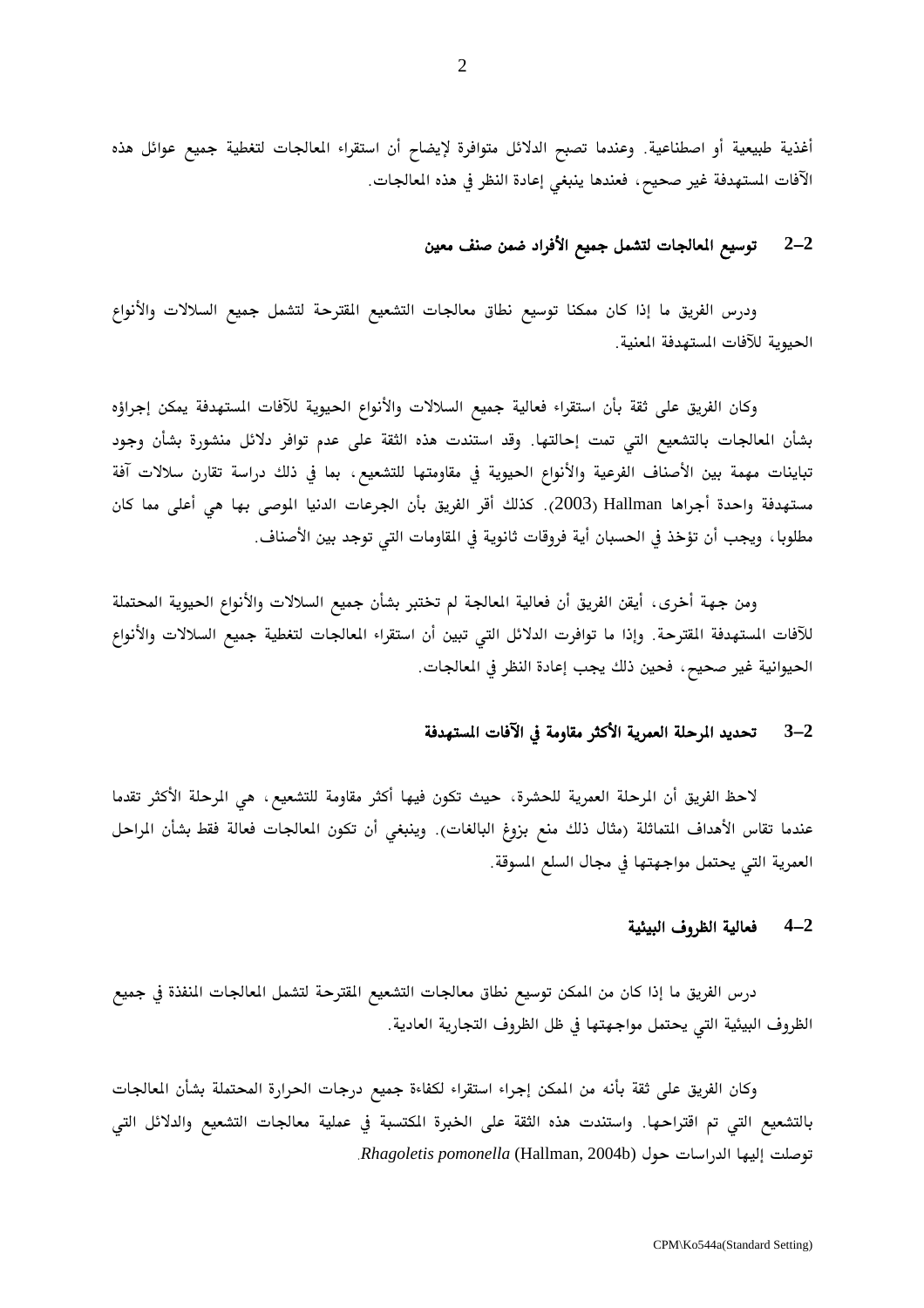ولاحظ الفريق أن انخفاض أوضاع الأوكسجين (نقص الأوكسجين) يمكن أن تؤثر في فعالية المعالجة بالتشعيع. وما لم تعتبر المعالجة فعالة في ظروف نقص الأوكسجين، فإن الفريق يرى أنه لتحقيق فعالية المعالجة المقررة، فإن المعالجة بالتشعيع يجب عدم تطبيقها على الفواكه والخضر المخزنة في أجواء معدلة.

### 5-2 حساب الجرعة الفعالة

حسب الفريق الجرعة الفعالة لكل معالجة عند مستوى الثقة 95 في المائة استنادا إلى العدد الإجمالي للآفات المستهدفة المالجة. وتتضمن دراسة أعدها Couey وChew (1986) معلومات أوفر عن حساب الجرعة الفعالة.

#### آثار التشعيع غير المسهدفة  $6 - 2$

ارتأى الفريق أن الآثار المحتملة الوحيدة وغير المستهدفة جراء المالجات بالتشعيع والتي خضعت للاستعراض أثناء الاجتماع، كانت تلك التي تؤثر في نوعية السلع. وأشار البحث المقدم إلى أنه من المحتمل أن تكون هناك تأثيرات سلبية دنيا للجرعات الوصوفة للسلع المختبرة. وفي بعض الظروف أشارت البحوث إلى أن المالجات بالتشعيع يمكن أن تعزز نوعية المنتجات بإطالة عمرها التجاري. ومن جهة أخرى، فقد أوصى الفريق بتوسيع نطاق المعالجات لتشمل جميع الفواكه والخضر بما فيها تلك التى لم تختبر أو التى ظهر بأنها تأثرت سلبيا بجرعات التشعيع المخفضة نسبيا. ولذا يوصى الفريق بأن المنظمات القطرية لوقاية النباتات قد تود أن تأخذ في الحسبان أية تأثيرات محتملة غير مستهدفة جراء المعالجة قبل الموافقة على المعالجة بالتشعيع.

#### الاعتبارات التفصيلية بشأن كل مقترح خاص بالمعالجة  $-3$

توصل الفريق إلى الاستنتاجات المحددة التالية فيما يتعلق بمقترحات المعالجة.

#### بالتشعيع Anastrepha ludens بالتشعيع  $1 - 3$

لاحظ الفريق أن البيانات الواردة في دراسة أعدها Hallman وZ001 (2001) أيدت جرعة دنيا مقدارها 70 جراي (وحدة الجرعة المتصة).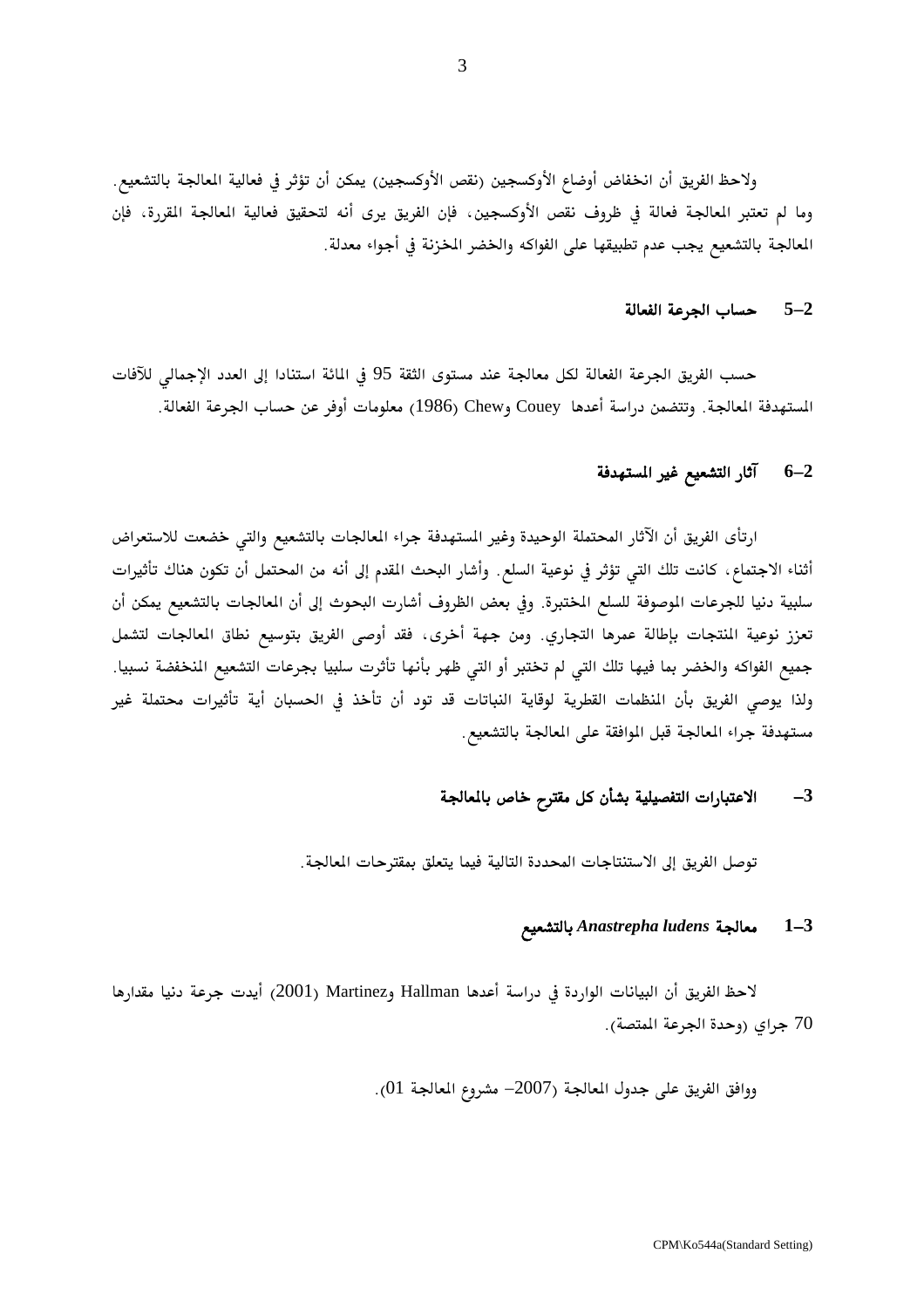### بالتشعيع Anastrepha obliqua بالتشعيع Anastrepha obliqua  $2\text{--}3$

Bustos et al., 2004; Hallman & Martinez, 2001; Hallman & ) ايدت ثلاث دراسات الاقتراح ( Worley, 1999). وكانت هناك انشغالات أولية وهي أن مستوى التشعيع اللازم لمنع بزوغ الكائنات الحية قد حدد منخفضا. ومن جهة أخرى، أظهرت البيانات أن بزوغ اليرقات في الطور الثالث للأصناف الأكثر مقاومة للتشعيع وهي Anastrepha ludens قد منع تماما بـ 69 جراي وأن هذا قد ساند جرعة 70 جراي للـ oblique.

وقد وافق الفريق على جدول المعالجة (2007–مشروع المعالجة –02).

#### معالجة Anastrepha serpentina بالتشعيع  $3 - 3$

أيدت إحدى الدراسات طلبا يقضي بجرعة امتصاص دنيا مقدارها 100 جراي (Bustos *et al.*, 2004). ومنع تماما بزوغ البالغات في أكثر من 000 100 في الطور الثالث بالمالجة بالتشعيع بجرعة 100 جراي خلال اختبار التثبت.

وقد وافق الفريق على جدول المعالجة (2007–مشروع المعالجة 03).

### 4–3 معالجة Bactrocera jarvisi بالتشعيع

استندت بيانات الفعالية على دراسة أعدها Heather et al. (1991). وفي هذه الدراسة لم تبزغ بالغات مما يقدر بنحو 814 153 في الطور الثالث و935 110 بويضة تعرضت لجرعة التشعيع المستهدفة بمقدار 75 جراي. ولوحظ تطور إلى مرحلة الخادرة في العديد من البويضات واليرقات الشععة. وأشارت القياسات إلى أن الحشرات امتصت ما بين 74 جراي و101 جراي. ومن جهة أخرى، أشار الباحثان إلى أن جرعة بمقدار 101 جراي بالغت في تقدير الجرعة الدنيا المطلوبة. ونظرا لرأي الكاتبين، وطائفة واسعة من الجرعات المقاسة في هذه الدراسة، فقد ارتأى الفريق أن مستوى 101 جراي يقع خارج حدود الثقة 95 في المائة، وبالتالي، فقد وافق الفريق على جرعة بمقدار 100 جراي توفر جرعة دنيا ملائمة في ظل ظروف التشغيل العملية.

ووافق الفريق على جدول المالجة (2007–مشروع المالجة 04).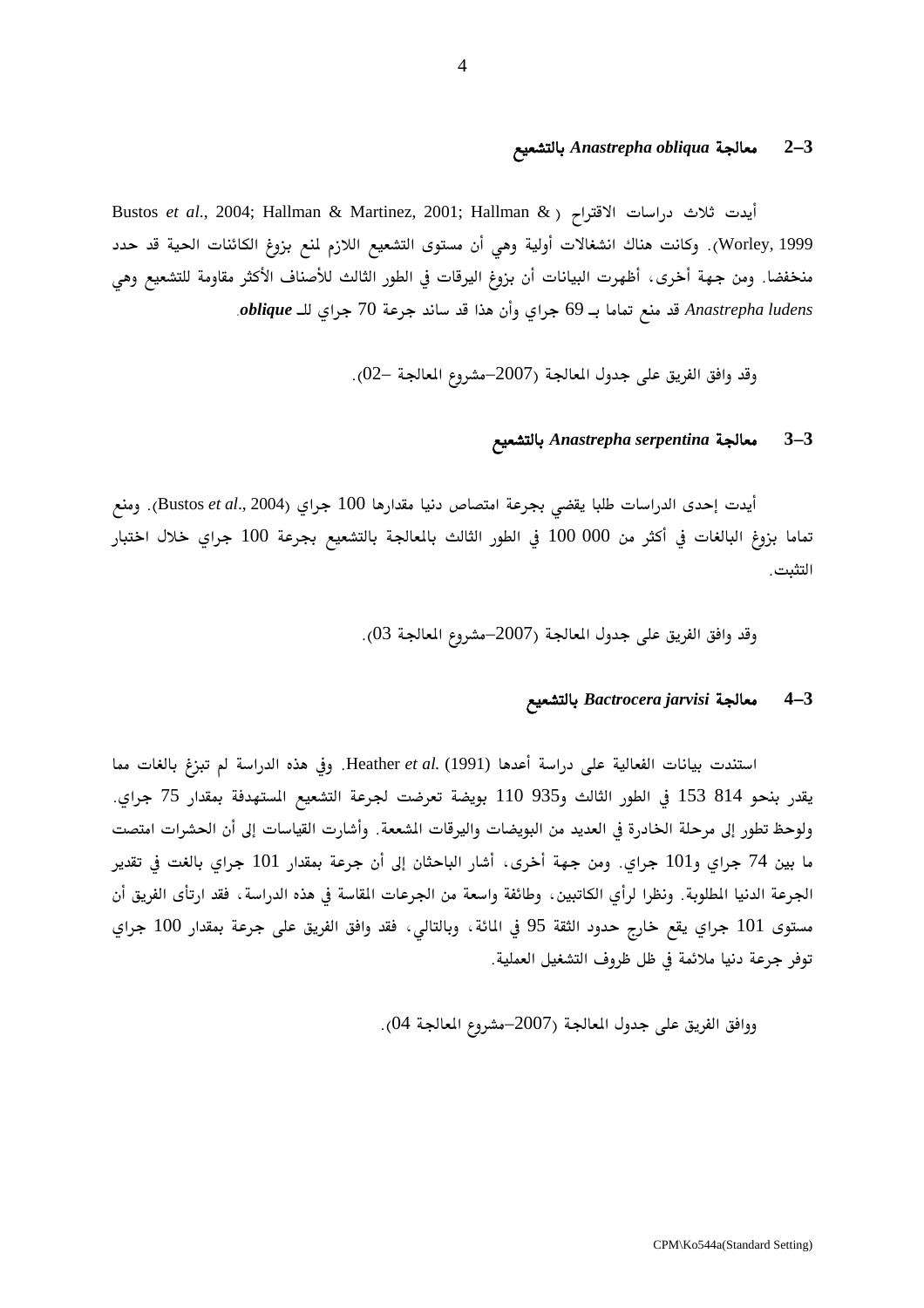### بالتشعيع Bactrocera tryoni بالتشعيع Bactrocera  $5-3$

استندت بيانات الفعالية على دراسة أعدها Heather et al. (1991). وفي هذه الدراسة لم تبزغ بالغات مما يقدر بنحو 635 138 في الطور الثالث، وأن أكثر من 000 200 بويضة تعرضت لجرعة تشعيع مستهدف مقدارها 75 جراي. ولوحظ التطور إلى مرحلة الخادرة في العديد من البويضات واليرقات الشععة. وأشارت المقاييس إلى أن الحشرات امتصت ما بين 74 جراي و101 جراي. ومن جهة أخرى، أشار الباحثون إلى أن جرعة بمقدار 101 جراي قد بالغت في الجرعة الدنيا المطلوبة.

وفي ضوء آراء الباحثين وطائفة واسعة من الجرعات المقاسة في هذه الدراسة ، فقد ارتأى الفريق أن مستوى 101 جراي يقع خارج مستوى الثقة 95 في المائة، وبالتالي، فقد وافق الفريق على جرعة 100 جراي تتيح جرعة دنيا مناسبة في ظل ظروف التشغيل العملية.

ووافق الفريق على جدول العالجة (2007–مشروع العالجة $-5-0$ ).

#### بالتشعيع Conotrachelus nenuphar بالتشعيع  $6 - 3$

لاحظ الفريق أن إحدى الدراسات أيدت الاقترام (Hallman, 2003). وأجريت الدراسة على سلالتين اثنتين من الآفة (السلالتان الشمالية والجنوبية). وقد أدى تشعيع 000 25 بالغة من السلالة الجنوبية الأكثر مقاومة بجرعة مستهدفة مقدارها 80 جراي إلى منع التكاثر تماما. وقد اختيرت جرعة 92 جراي، ذلك لأن هذه كانت الجرعة القصوى المتصة في هذه الدراسة.

وأشار الفريق إلى أن النتيجة القصودة للمعالجة هي منع تكاثر البالغات، والتي تعني أن اليرقات الحية والخادرات والبالغات يمكن أن توجد في السلعة.

ووافق الفريق على جدول المعالجة (2007–مشروع المعالجة–06).

#### بالتشعيع Cydia pomonella بالتشعيع  $7 - 3$

درس الفريق البحث المؤيد للاقتراح (منصور 2003). ولاحظ الفريق أن الدراسة قد أجريت على التفاح والأغذية الاصطناعية ، بينما قدمت دلائل مؤيدة للاستقراء بين الأغذية الاصطناعية والفواكه.

ووافق الفريق على جدول المعالجة (2007–مشروع المعالجة $-0$ ).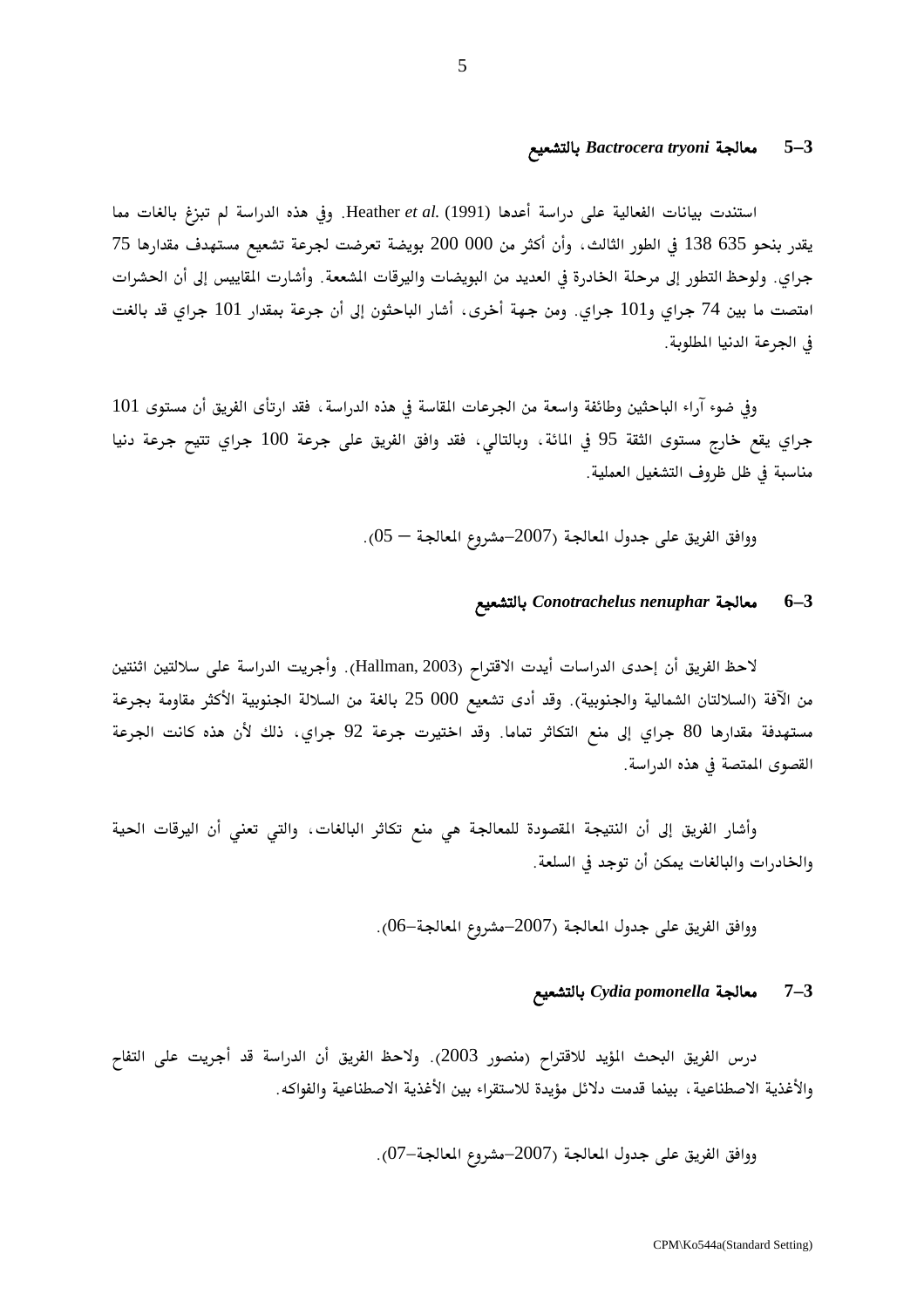#### بالتشعيع Cylas formicarius elegantulus بالتشعيع  $8 - 3$

درس الفريق الاقتراح بشأن سوسة البطاطا الحلوة (Cylas formicarius elegantulus). ولاحظ الفريق أن دراسة سابقة (Hallman, 2001) توصلت إلى أن جرعة بمقدار 150 جراي كانت فعالة. ومن جهة أخرى، توصل 2006) [6] إلى أن جرعة بمقدار 150 جراي كانت فعالة. ووافق الفريق على هذه النتيجة.

ولاحظ الفريق أن الحصيلة المقصودة من المالجة هي وقاية بالغات البويضات الحية وهذا يعنى أن البويضات الحية واليرقات والخادرات و/أو البالغات يمكن أن توجد في السلعة.

وقد وافق الفريق على جدول المعالجة (2007–مشروع المعالجة–08).

#### بالتشعيع Euscepes postfasciatus بالتشعيع  $9 - 3$

أيدت البيانات الواردة في دراسة أعدها Follett (2006) هذا الاقتراح. وكانت الجرعة القصوى التي قيست في الدراسة 145 جراي، ووافق الفريق على أن هذا يجب أن يكون بمثابة الجرعة الدنيا المتصة لهذا النوع.

وأشار الفريق إلى أن الحصيلة المقصودة من المالجة هي الوقاية من البالغات والتي تعني أن البويضات الحية واليرقات والخادرات و/أو البالغات يمكن أن توجد في السلعة.

ووافق الفريق على جدول المالجة (2007-مشروع المالجة-09).

### 10-3 معالجة ذبابة الفاكهة من عائلة Tephritidae (العامة) بالتشعيع

لاحظ الفريق أن هناك دراسات حول تشعيع 18 نوعا من Tephritidae التي تؤيد الجرعة العامة بمقدار 150 Anastrepha fraterculus, A. ludens, A. obliqua, A. serpentina, A. striata, A. (جراى. ومن هذه الأنواع suspensa, Bactrocera cucumis, B. cucurbitae, B. dorsalis, B. jarvisi, B. latifrons, B. tryoni, B. zonata, .Ceratitis capitata, Rhagoletis indifferens, R. mendax, R. pomonella and Toxotrypana curvicauda

وأقر الفريق أنه على الرغم من أنه لم تختبر جميع أصناف Tephritidae فإن الأصناف الشمولة بالدراسات تمثل معظم ذبابات الفاكهة المهمة اقتصاديا (حسبما عرفها الفريق الفني المعنى بذبابة الفاكهة في اجتماعه في 2004). ووافق الفريق على أنه، ريثما يقدم دليل آخر على العكس، فإن هذه الأصناف يجب اعتبارها ممثلة لعائلة .Tephritidae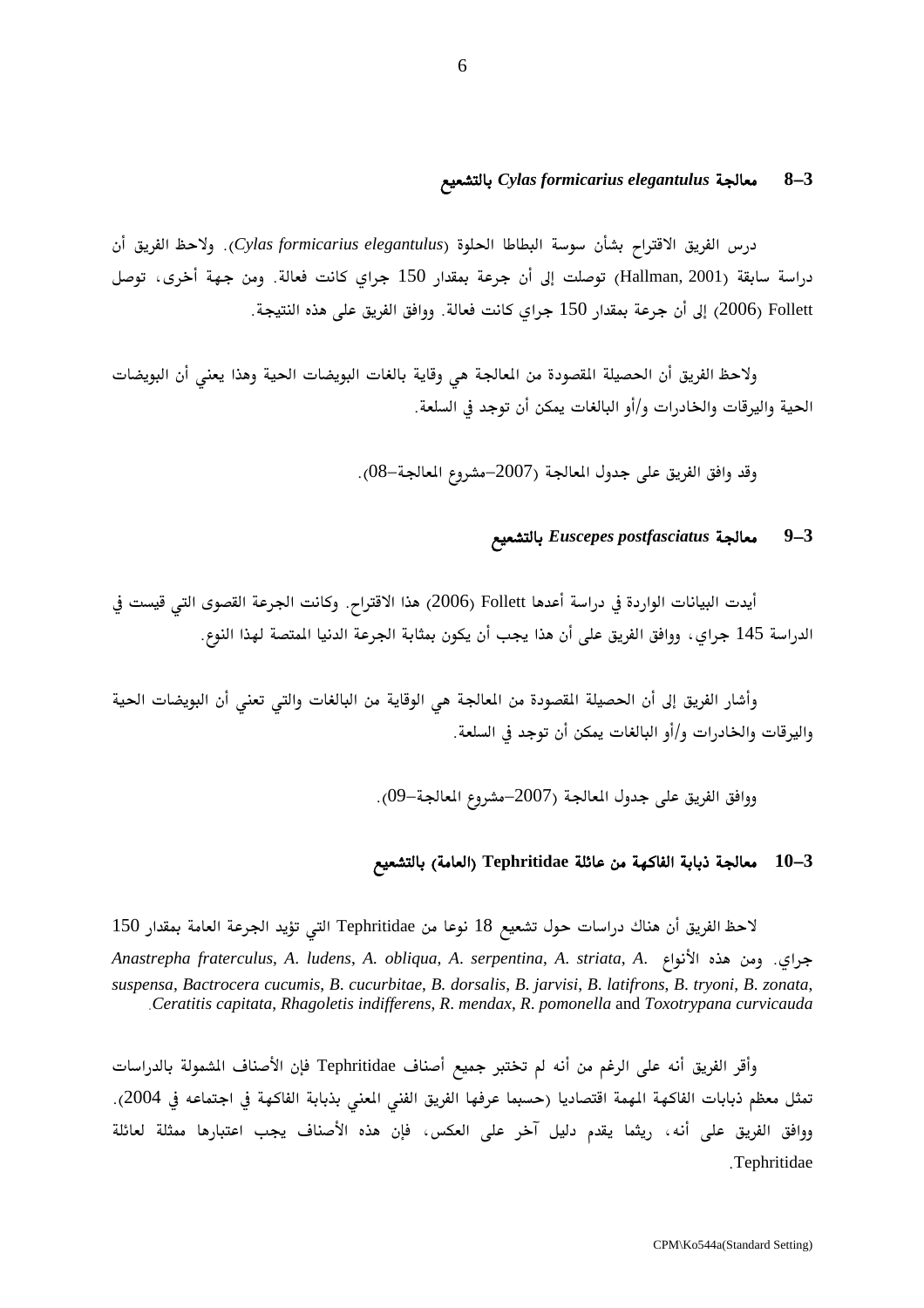وأشارت بعض الدراسات المبكرة إلى أنه كان مطلوبا جرعة دنيا ممتصة تزيد عن 150 جراى للجرعة العامة. ومن جهة أخرى، برهن مزيد من الدراسات الحديثة على نحو كاف على أن جرعة ممتصة دنيا تزيد عن 150 جراي ليست مطلوبة. وبوجه خاص، فقد قام القسم الشترك بين المنظمة والوكالة الدولية للطاقة الذرية خلال العقود الأخيرة بتنفيذ العديد من الشروعات البحثية المنسقة بالإضافة إلى أن اجتماعات الخبراء الاستشاريين في المنظمتين في عام 2004 أيدت الجرعة المهملة وقدرها 150 جراي بشأن Tephritidae.

وفيما يتعلق بمستوى الفعالية ، أوصى الفريق بأن هذه المعالجة يجب النظر إليها على الأقل كمعالجة فعالة ، ذلك لأن المستوى الأدنى للفعالية مطلوب بمقتضى اختبارات التثبت على ذبابة الفاكهة تم عند مستوى 150 جراي. Bactrocera cucurbitae (ED <sub>99.9968</sub>) (Follett & Armstrong, 2004).

ووافق الفريق على جدول المعالجة (2007–مشروع المعالجة–10).

### بالتشعيع Grapholita molesta أبالتشعيع Grapholita  $11-3$

درس الفريق البيانات المؤيدة للاقتراح بشأن معالجة Grapholita molesta بالتشعيع (Hallman, 2004a). وتم إعداد هذه الدراسة باستخدام التفاح الفاسد المعالج في إطار الظروف العادية وناقصة الأوكسجين. وارتأى الفريق أن هذا الاقتراح يجب أن يسفر عن جدولين للمعالجة أحدهما للمعالجة في إطار الأجواء العادية والآخر للمعالجة في إطار ظروف نقص الأوكسجين. وارتأى الفريق أن كلا الجدولين مهمان لأنهما طبقا في ظروف عملية مختلفة (فعلى سبيل الثال، كان التفاح غالبا ما يخزن في ظروف ناقصة الأوكسجين).

ولاحظ الفريق أنه بعد المعالجة في ظل الظروف ناقصة الأوكسجين، يمكن أن توجد البالغات من هذا النوع. وهذا يرجع إلى أن الحصيلة المتوقعة هي الوقاية من حاملة البيوض وليست الوقاية من بزوغ البالغات.

ووافق الفريق على جدول المعالجة (2007– مشروع المعالجة–11 و2007–مشروع المعالجة–12).

### بالتشعيع Omphisa anastomosalis بالتشعيع  $12-3$

أيدت هذا الاقتراح البيانات المقدمة في دراسة أعدها Follett (2006). وكانت الجرعة القصوى المتصة فى الدراسة هي 148 جراي ووافق الفريق على أن الجرعة المتصة الدنيا وقدرها 150 جراي يجب أن تكون الجرعة المتصة الدنيا لهذا النوع.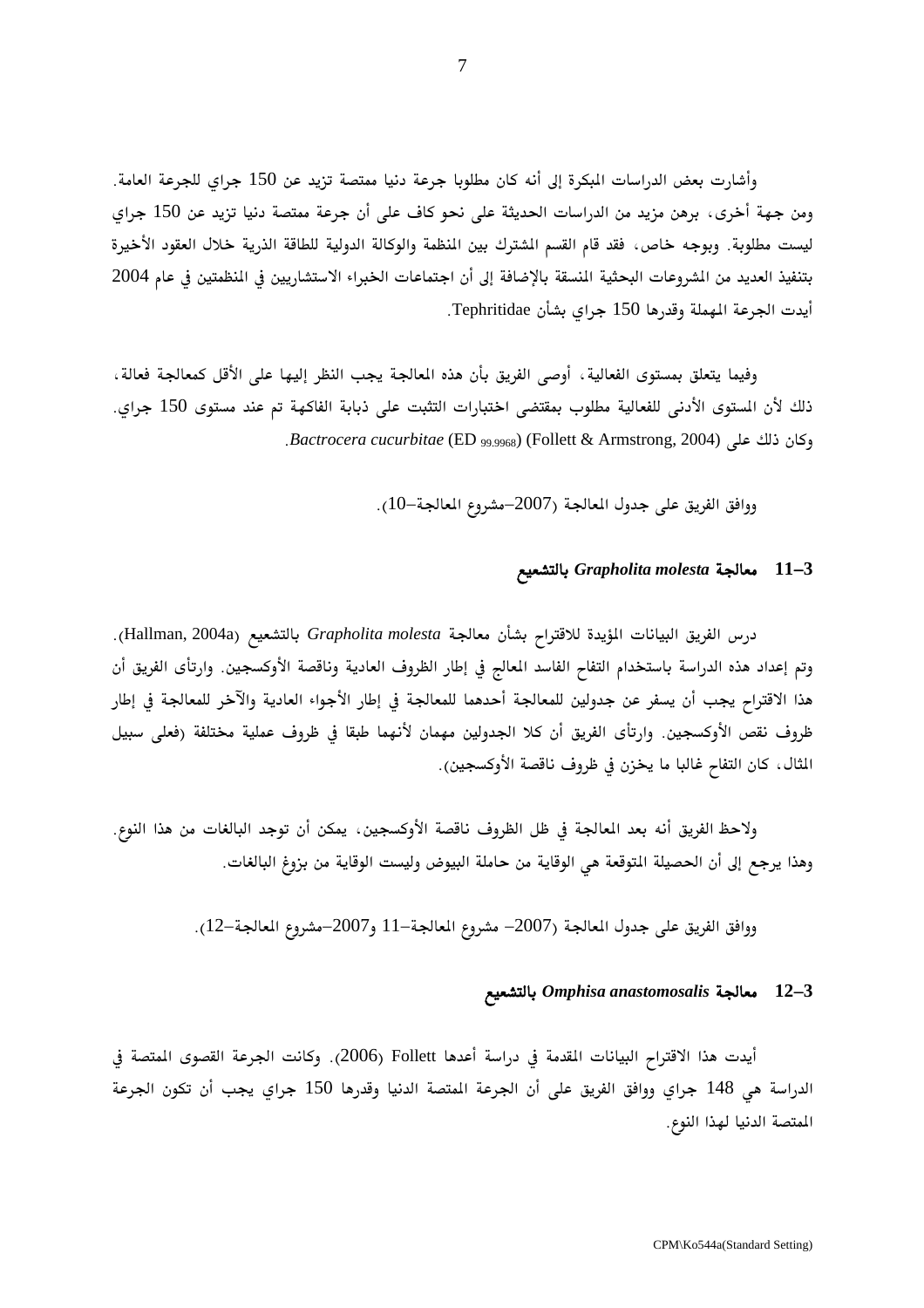ولاحظ الفريق أن الحصيلة المستهدفة من المعالجة هي الوقاية من البالغات، الأمر الذي يعني أن البويضات الحية واليرقات والخادرات و/أو البالغات يمكن أن توجد في السلعة.

## 4–13 معالجة Rhagoletis pomonella بالتشعيع

لاحظ الفريق أن هذا الاقتراح يتعلق بنوع معتدل من ذبابة الفاكهة. ونظرا لأن هذا النوع من الذبابة يمكن أن يتعرض لتناقض، فإن الاستجابة المطلوبة لا يمكن أن تكون الوقاية من بروز البالغات. وبخصوص هذا النوع، فإن الاستجابة المطلوبة هي الوقاية من نمو الخادرة. وقد أيدت هذا الاقتراح دراستان ( Hallman & Thomas, 1999 and Hallman, 2004b). وفي هاتين الدراستين تم تشعيع 890 37 يرقة في الطور الثالث كجرعة قصوى بمقدار 35 جراي ولم يكمل أي منها النمو إلى خادرة ولذا فقد اقترح بأن تكون الجرعة المتصة بمقدار 60 جراي.

ووافق الفريق على جدول المعالجة (2007–مشروع المعالجة–14).

المراجع  $-4$ 

- Bustos, M. E., Enkerlin, W., Reyes, J. & Toledo, J. 2004. Irradiation of mangoes as a postharvest quarantine treatment for fruit flies (Diptera: Tephritidae). Journal of Economic Entomology, 97: 286-292.
- Couey, H. M. & Chew, V. 1986. Confidence limits and sample size in quarantine research. Journal of Economic Entomology, 79: 887-890.
- Follett, P. A. 2006. Irradiation as a methyl bromide alternative for postharvest control of *Omphisa* anastomosalis (Lepidoptera: Pyralidae) and Euscepes postfasciatus and Cylas formicarius elegantulus (Coleoptera: Curculionidae) in sweet potatoes. Journal of Economic Entomology, 99:  $32 - 37$ .
- Follett, P. A. & Armstrong, J. W. 2004. Revised irradiation doses to control melon fly, Mediterranean fruit fly, and Oriental fruit fly (Diptera: Tephritidae) and a generic dose for tephritid fruit flies. Journal of Economic Entomology, 97: 1254-1262.
- Follett, P. A. & Lower, R. A. 2000. Irradiation to ensure quarantine security for Cryptophlebia spp. (Lepidoptera: Tortricidae) in sapindaceous fruits from Hawaii. Journal of Economic Entomology, 93: 1848-1854.
- Gould, W. P. & von Windeguth, D. L. 1991. Gamma irradiation as a quarantine treatment for carambolas infested with Caribbean fruit flies. *Florida Entomologist*, 74: 297–300.
- Hallman, G. J. 2001. Ionizing irradiation quarantine treatment against sweet potato weevil (Coleoptera: Curculionidae). Florida Entomologist, 84: 415-417.